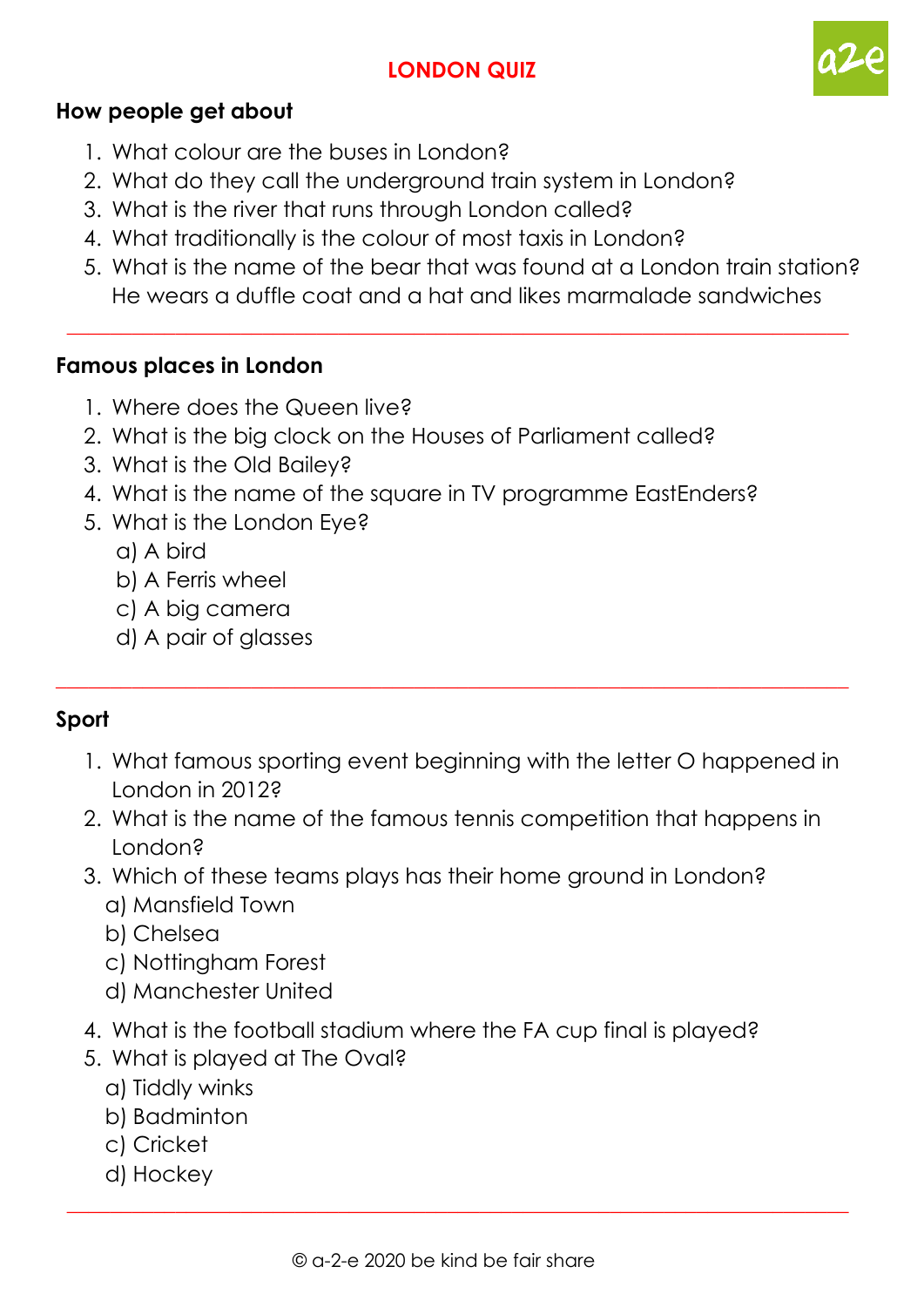# **Famous London people**

- 1. Who is the Prime minister in 2020?
- 2. Peggy Mitchell was the land lady of which TV London pub?
- 3. Who in history tried to blow up Parliament (we remember them on Bonfire night)?
- 4. Daniel Radcliffe was born in London. What famous magic film character did he play?
- 5. Kelly Holmes was born in London. She is famous for
	- a) A model
	- b) An MP
	- c) A chef
	- d) An athlete

# **Cockney rhyming slang**

Cockney rhyming slang comes from the East End of London. People say a rhyme for different words

\_\_\_\_\_\_\_\_\_\_\_\_\_\_\_\_\_\_\_\_\_\_\_\_\_\_\_\_\_\_\_\_\_\_\_\_\_\_\_\_\_\_\_\_\_\_\_\_\_\_\_\_\_\_\_\_\_\_\_\_\_\_\_\_\_\_\_\_\_\_\_\_\_

Instead of saying 'boots', they say 'Daisy roots'

Can you guess what these are? Think about the sound of the last word. We have given you clues to help you.

| <b>Rhyming slang</b> | Clues to help you                   |
|----------------------|-------------------------------------|
| 1. Apples and Pears  | go up these to bed                  |
| 2. Dustbin lids      | another word for children           |
| 3. Ascot races       | to keep up their trousers           |
| 4. Bees and honey    | we need it to buy things            |
| 5. Plates of Meat    | we put our shoes on these           |
| 6. Bob Hope          | we need this when we wash our hands |
| 7. Butcher's hook    | we use our eyes to do this          |
| 8. China Plate       | another word for a friend           |
| 9. Dog and bone      | we use this to talk to people       |
| 10. Fireman's hose   | we use this to smell things         |

# **Bonus Question**

London is the capital of the United Kingdom. Name 5 other cities in Britain

# **The END of the Quiz**

( answers on the next page )

© a-2-e 2020 be kind be fair share